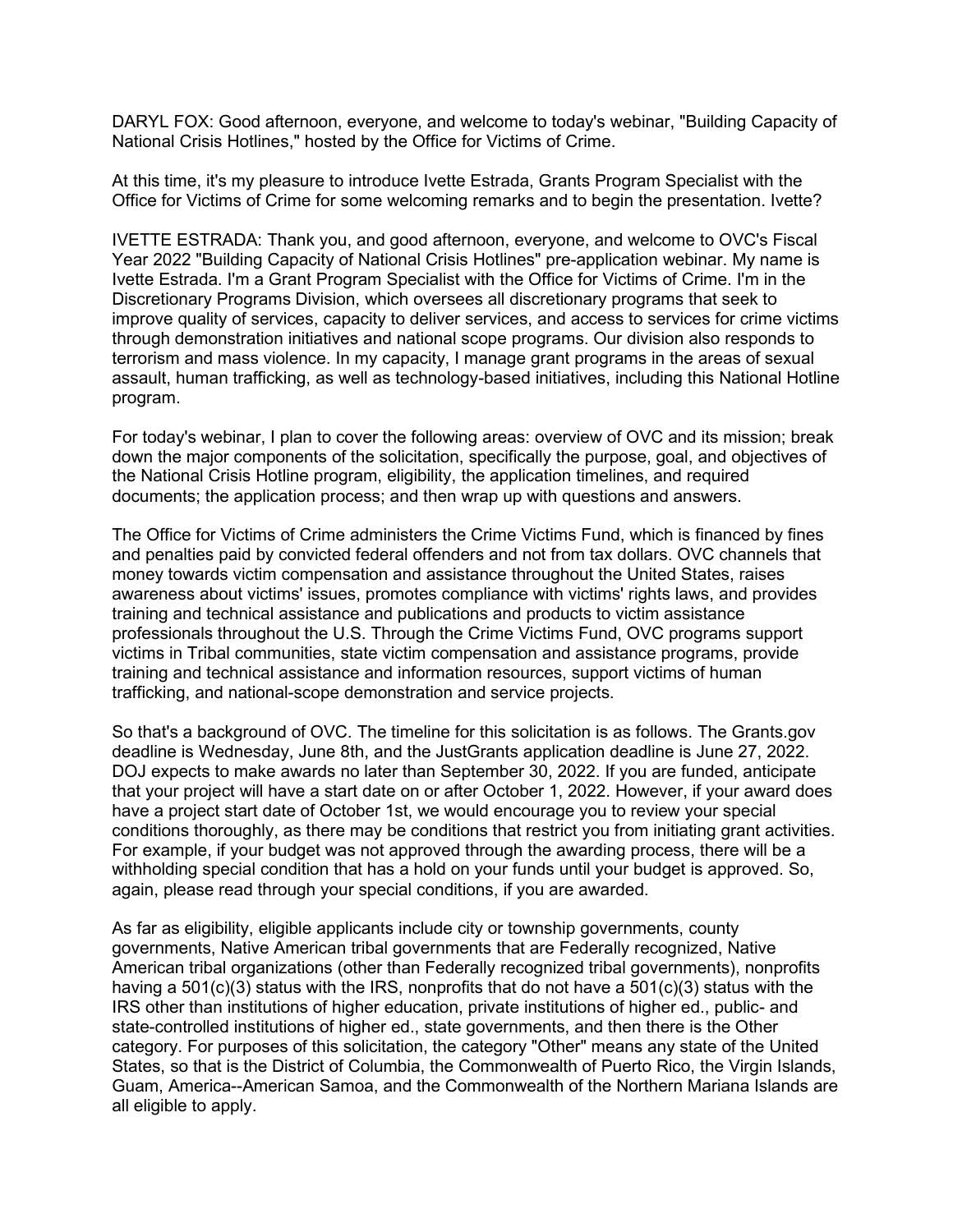Funding to support national hotlines was previously folded into OVC's Advancing the Use of Technology to Assist Victims of Crime program. But in fiscal year 22, this year, OVC created this program -- the Building Capacity of National Crisis Hotlines -- as an independent initiative to specifically support the enhancement or expansion of national hotlines that serve crime victims and survivors with strength-based and trauma-informed services. So this program was really designed to help build a capacity and infrastructure of national hotline call centers that are really essential for providing crisis intervention services, safety planning, information, referrals, and resources for crime victims and survivors in all 50 states. Under this program, OVC is encouraging applications that focus on four areas. The first is addressing online gender-based abuse and harassment; the second is offering services that respond to online-facilitated genderbased violence; the third is to train hotline personnel on how to respond to issues of online harassment and abuse, particularly toward women and girls, along with LGBTQ, nonbinary people, and other marginalized groups; and lastly, using technology to make services safe and more accessible and to reach underserved communities.

So the goal of this program is to, again, build the capacity and infrastructure of national call centers to provide crisis intervention support services using victim-centered and traumainformed approaches that protect the safety and confidentiality of victims seeking services.

To achieve the goal of this program, there are several objectives that I will run through. The first objective is to provide high-quality services by expanding hotline staffing to improve the capacity that will reduce wait times and enhance access to services. 2. Enhance training for hotline personnel on how to respond to complex crisis situations, such as suicide prevention, human trafficking, online abuse and harassment, etc., and provide support to minimize vicarious trauma and burnout. 3. Engage in public awareness and outreach efforts to really increase the accessibility, visibility, and awareness of hotline services. 4. Develop culturally and linguistically appropriate materials and resources for service providers and criminal justice stakeholders that increase awareness of hotline services.

Fifth is provide trainings or webinars targeted at service providers and criminal justice stakeholders, again, to increase awareness of services. Sixth is to support and maintain the National Hotline Consortium, which is a group of leading national victim services and crisis intervention hotlines, to share technology service delivery and promising practices, as well as to improve operations and support quality victim services and crisis response. And lastly, to increase focus on quality assurance and quality improvement by using a data-driven improvement process to enhance service provision, technology processes, reporting, as well as data analysis capacity.

The main deliverables of this program will be the development or enhancement and implementation of national hotline programming, in addition to training and technical assistance and public outreach. But other deliverables and benchmarks include the development or enhancement of a training curriculum for hotline personnel to enhance their knowledge and service delivery, and this is to be completed by the end of Year 1. The development or enhancement of an automated system for tracking calls and analyzing trends to enhance reporting and data analysis capacity, and this is to be accomplished between Years 1 and 2. The development of a quality assurance and improvement plan, to be completed within Years 1 and 2. Development of a public outreach/marketing plan to increase visibility and awareness of hotline services, and that's to be done between Years 1 and 2. And then, finally, the development of a public-facing annual report that highlights the data that's been collected under the program, and it can focus on services provided, challenges, trends, gaps in services, etc.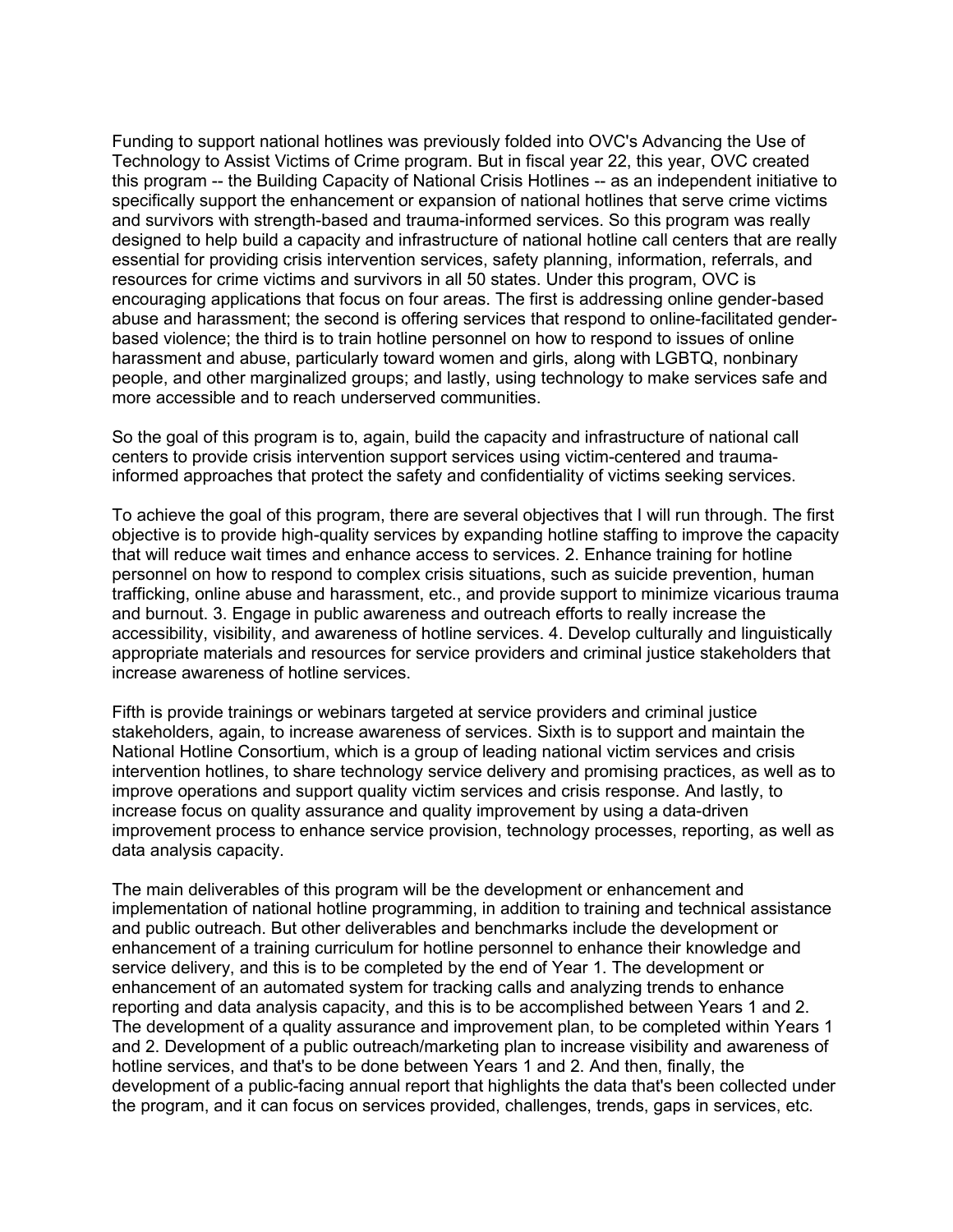OJP has a couple of Priority Areas this year to support Executive Order 13985 on *Advancing Racial Equity and Support for Underserved Communities Through the Federal Government*. For Priority Area 1A, OJP will give priority consideration to applications that include project(s) that will promote racial equity and the removal of barriers to access and opportunity for communities that have been historically underserved, marginalized, and adversely affected by inequality when making award decisions. To receive this consideration, the applicant must describe how the proposed project will address potential inequities and barriers to equal employment and/or to contribute to greater access to services for underserved and historically marginalized populations. For Priority Area 1B, OJP will give priority consideration to applicants that demonstrate that their capabilities and competencies for implementing their proposed project(s) are enhanced because the applicant (or at least the one proposed subrecipient that will receive at least 30 percent of the requested award funding) identifies as a culturally specific organization. So, to receive this additional priority consideration, applicants will need to describe how being a culturally specific organization, or funding the culturally specific subrecipient organization, will enhance their ability to implement the proposed project(s) and should also specify which culturally specific populations are intended or expected to be served or to have their needs addressed under the proposed project(s).

Consistent with this Executive Order, the term "underserved community" refers to a population sharing a particular characteristic, as well as a geographic community that has been systematically denied a full opportunity to participate in aspects of economic, social, and civic life or whose members have been historically underserved, marginalized, and adversely affected by inequality. So such communities include, among others, Black people, Hispanics, Latino people, Native American, and other Indigenous peoples of North America, including Alaska Natives, Eskimos, Aleuts, Asian Americans, Native Hawaiians, and Pacific Islanders.

Culturally specific organizations are defined for purposes of this solicitation as private nonprofit or tribal organizations whose primary purpose as a whole is to provide culturally specific services to, among others, Black people, Hispanics, and Latino people, Native American, and other Indigenous people of North America, including Alaska Natives, Eskimos, and Aleuts, Asian Americans, Native Hawaiians, and/or Pacific Islanders. So please note that addressing these priority areas is one of many factors that OJP considers when making funding decisions. Receiving priority considerations for one or more priority areas is not a guarantee of an award.

The total amount that has been allocated toward this program is \$6 million. OVC expects to make three awards under this program, at no more than \$2 million, per award. The maximum that you can apply for is \$2 million, however, please note that you do not need to request the full amount. These are 3-year awards. If your proposal is awarded, again, the award start date will be October 1st, 2022. This solicitation and awards made under this solicitation are subject to the availability of appropriated funds and to any modifications or additional requirements that may be imposed by the agency or by law.

The type of award -- OVC may choose to make discretionary awards in the form of grants or cooperative agreements. For this solicitation, OVC does plan to make awards as cooperative agreements, which means that substantial involvement is expected between OVC and the award recipient when carrying out project activities. Generally, under cooperative agreement awards, responsibility for the day-to-day conduct of the funded project rests with the recipient in implementing the funded and approved proposal and budget, as well as the award terms and conditions. Responsibility for oversight and redirection of the project, if necessary, rests with OVC. So, if awarded, the award recipient is required to work with the assigned OVC grant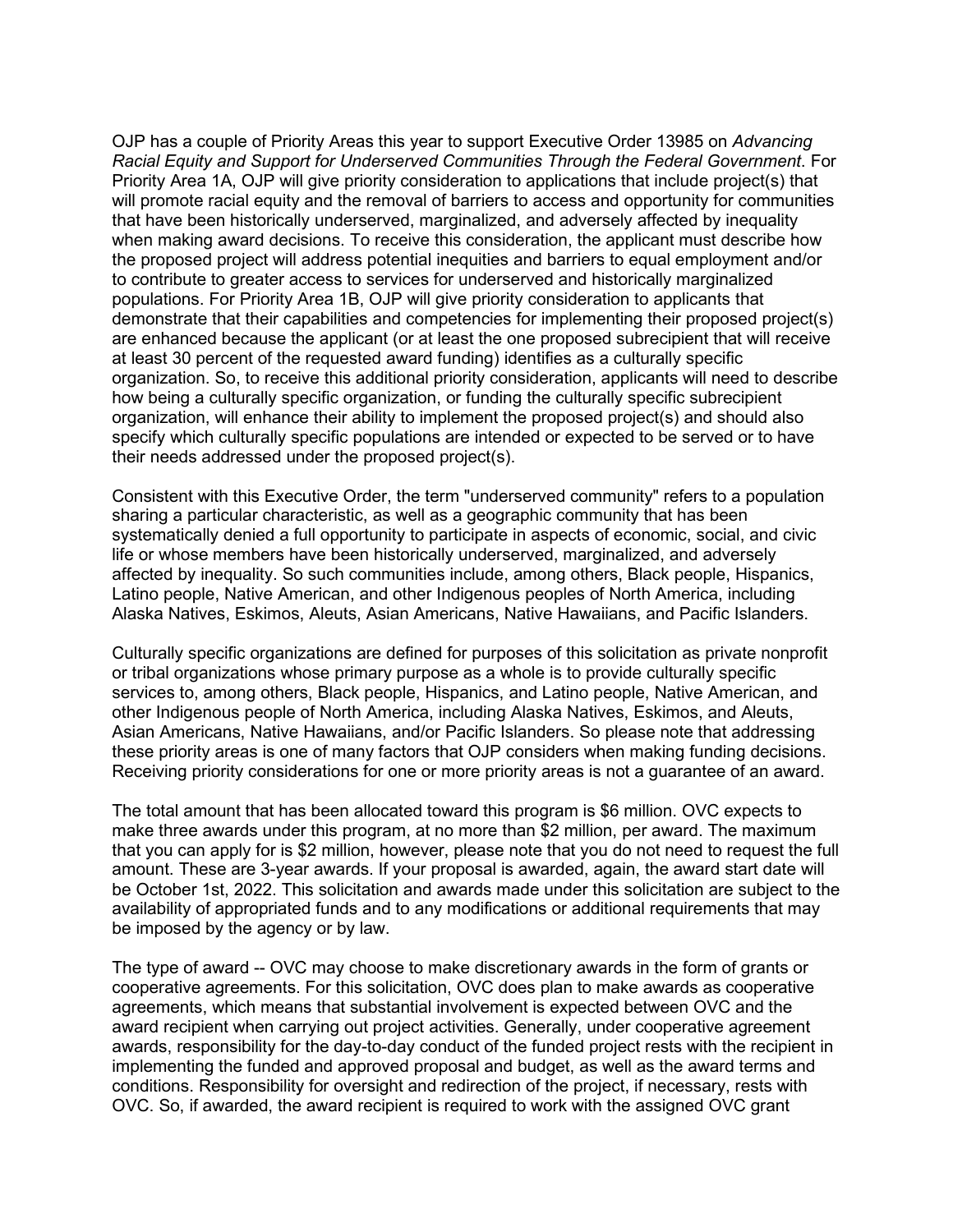manager, who is the authorized representative responsible for ensuring the successful management of the award during the entire project performance.

We'll now transition to Application and Submission Information.

The following application elements must be included in the application submission for an application to meet the basic minimum requirements in order to advance the peer review and receive consideration for funding. The three required elements are the Proposal Abstract, the Proposal Narrative, and the Budget Worksheet and Budget Narrative, specifically the webbased form. Applications that meet basic minimum requirements will be evaluated by peer reviewers. On this slide, under the Proposal Narrative and Budget, you'll see the review criteria next to each section of the Proposal Narrative. For example, the Description of the Issue is 20 percent, the Project Design is 40 percent, Capabilities and Competencies 20 percent, Data Collection Plan 10 percent, and the Budget 10 percent. If you fail to submit any of these required documents, your application will not meet the basic minimum requirements and will not be considered for funding. I'll go through each of these documents in the next several slides.

A Proposal Abstract no more than 400 words summarizing the proposed project, including the purpose of the project, primary activities, expected outcomes, the service area, intended beneficiaries and subrecipients, if known, will be completed in the JustGrants web-based form. This Abstract should be written in the third person, and it will be made publicly available on the OJP website, if the project is awarded. If you are requesting a priority consideration area, which I referenced earlier, you will want to identify that priority area that you are applying under in the Proposal Abstract. So you'll need to indicate either 1A and/or 1B for that priority area.

The Proposal Narrative should be submitted as an attachment in JustGrants. The narrative document should be double-spaced, using a 12-point Times New Roman font, have no less than one-inch margins, and not exceed 25 pages. And the pages should be numbered. So please do adhere to the Proposal Narrative formatting requirements when developing your proposal.

The following sections must be included as part of the Proposal Narrative, and those four sections are the description of the issue, project design, capabilities and competencies, and a data collection plan. Each section has a review criteria that I just went through in the previous couple of slides, so it's really important to address all four sections. One application tip is to outline all the grant requirements and then make a plan to fulfill each and every requirement.

The first part of the Proposal Narrative is the description of the issue. You'll want to describe the significance and value of your proposed project. Include data to provide evidence that the need for the effort exists, as well as demonstrate the scope and size of the need. You'll also want to describe how this funding opportunity will help address the issues stated in this section, and also address how your proposed project will address gaps in services and not duplicate any existing programs.

For the Project Design and Implementation section, your strategy should address the needs identified in the previous description of the issue section and include goals, objectives, and activities that are aligned with the solicitation's goals and objectives, which I covered in the previous slides. You'll want to create solid goals and ensure that your objectives are specific, measurable, attainable, realistic, and time-bound. In this section, you are also required to provide a timetable just indicating roughly when activities or project milestones are to be accomplished. Set a realistic timeline to implement your strategy, and remember that the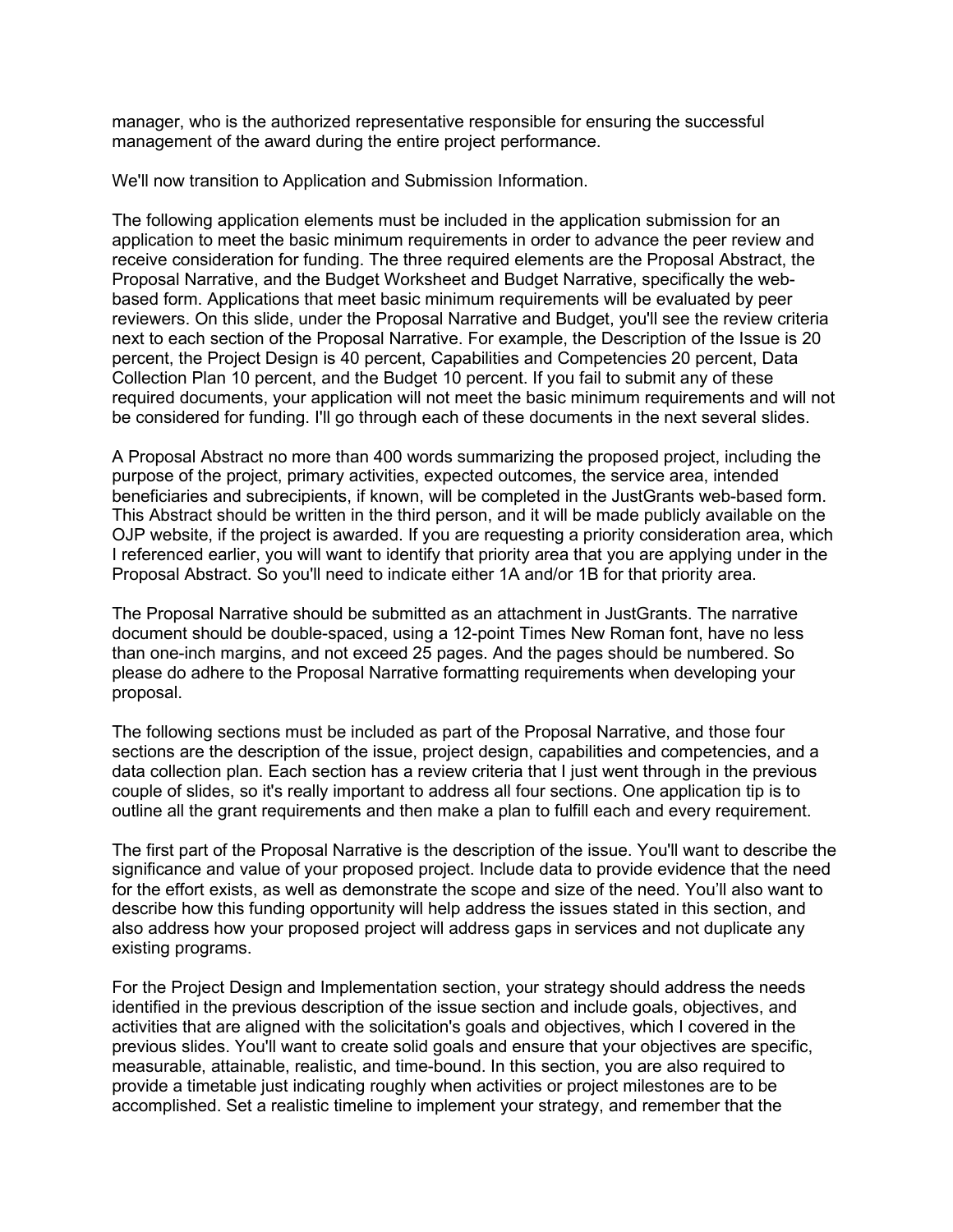timeframe should cover the duration of the 36-month project period. Finally, if you are seeking priority consideration for priority area 1A, you should address within this section how the proposed project will promote racial equity and/or the removal of barriers to access and opportunity and/or contribute to greater access to services for communities that have been historically underserved, marginalized, and adversely affected by inequality.

For the Capabilities and Competencies section, here you'll want to describe the management structure of the program, how the program will be managed, and background information of personnel responsible for managing and implementing the project. You'll want to also include an organizational chart or information describing the personnel that you've identified in implementing the project, the proposed project. And you should also include a list of the proposed staff members that will be involved in the project. If additional staff will be hired, identify the selection criteria. The Project Director for the proposed project should also have both the substantive expertise and experience to perform crucial leadership functions and sufficient time as well to devote to the project to provide the needed guidance and supervision. Job descriptions and copies of resumes for proposed key staff positions should be included as a separate attachment. Finally, if you are seeking priority consideration under Priority Area 1B, you'll need to describe within this section how being a culturally specific organization or funding a culturally specific subrecipient will enhance your ability to implement the proposed project.

When developing your Data Collection Plan, which is the last section of your Proposal Narrative, you'll want to: describe the process for measuring and reporting project performance; identify who is going to be collecting data; who's also responsible for reporting on the performance measurements. You'll also want to describe how the information will be used to guide and evaluate the impact of the project and to make--to help inform any necessary mid-course corrections. Describe the process to accurately report data, as well. This would include data reported by any proposed subrecipients. I would also encourage you to have a thorough understanding of the performance measures OVC will ask you to report on, which can be found on our website. And if you are funded, OVC will require award recipients to submit quarterly performance measure data in the Performance Measurement Tool and then to separately submit semiannual performance reports. And OVC can provide further guidance, if your proposal is funded.

All applicants are going to have to complete the Budget Worksheet and the Budget Narrative using the JustGrants web-based form. For your budget, you will want to break out costs by year, again reflecting 36 months total of project activity. The budget should be mathematically sound and align with the project design and information described the Proposal Narrative. If you are seeking priority consideration under 1B, based on the identification of at least one proposed subrecipient as a culturally specific organization, the proposed funding for the subrecipient in the web-based budget form must be a minimum of 30 percent of award funding in order to qualify for that priority consideration. The Budget Narrative should also describe how the activities that will be funded with the minimum 30 percent to the subrecipient relate to the priority consideration requested under Priority Area 1B.

The [OJP Grant Application Resource Guide](https://www.ojp.gov/funding/apply/ojp-grant-application-resource-guide) provides a lot of information on budget preparation and submission, so that's a great resource to review for further guidance on that. And for any questions on allowable and unallowable costs, you can also review the [DOJ Grants Financial](https://www.ojp.gov/funding/financialguidedoj/overview)  [Guide,](https://www.ojp.gov/funding/financialguidedoj/overview) and we'll provide a link to both of those resources at the end of this presentation.

Just like your objectives need to be SMART, so does your budget. So just make sure that your budget is, again, specific, measurable, achievable, relevant, and time-bound. So you'll want to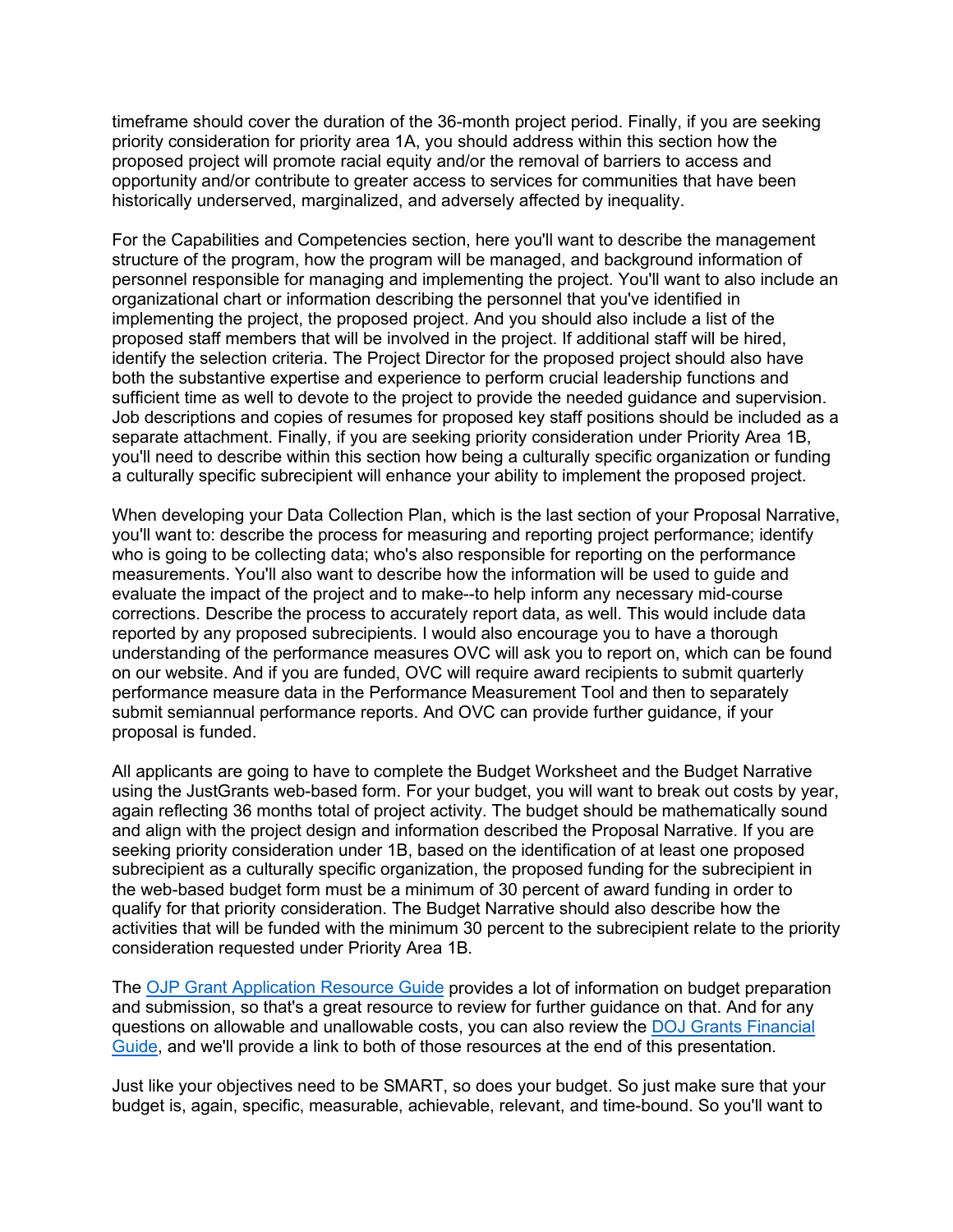be specific when listing all of your expenses and subcategories. Make sure your costs are measurable. Make sure that your budget makes sense and all your budget items are achievable. And again with regards to time-bound, make sure that the budget reflects a 3-year project period and that it's broken down by year.

This screen lists other documents to be included in your application. There is an application checklist that can be found at the end of the solicitation. I believe it's the last 2-3 pages of the solicitation, and that can help you in developing your application. So please use the checklist prior to submitting your application to ensure that you've submitted all of the required documents.

Some tips to developing your Program Narrative and budget. Again, just use simple and concise language. Remember that peer reviewers are going to be reviewing your proposal, and many of them may not be familiar with the details of your program. Information should be presentable and well-organized. Your goals, again, should be realistic and achieve--realistic in how you can achieve them. And feedback from those who may run the project. And, again, just make sure that everything--the design of the project is achievable and realistic.

Some common reasons cited for a weak application, it's either too ambitious or it lacks focus. We've heard that an application--the applicant lacks appropriate expertise to carry out the proposed project. There's no evidence of feasibility. Again, just do not assume that peer reviewers are familiar with your project. There was a lot of grammatical errors, poor writing, typos. Some other--Another one that I see often is that there were no citations or no source of data. So again, just remember to adhere to the solicitation requirements and the formatting requirements, as well.

So now we're going to go over the Application Process.

The application process is done in two steps. First, applicants will need to submit the required Application for Federal Assistance Standard Form, which is the SF-424, and a Disclosure of Lobbying Activities Form, which is the SF-LLL form, in Grants.gov. These two forms must be submitted in Grants.gov by 11:59 p.m., Eastern Time, on June 8, 2022. The full application must then be submitted in JustGrants by 8:59 p.m., Eastern Time, on June 27th. I'll talk a little bit more about those forms.

The application submission process involves completing and submitting web-based forms, as well as attachments that are requested based on the requirements in the solicitation. The process of submitting an application in JustGrants begins in Grants.gov. So once you've located a funding opportunity with DOJ, you will submit an SF-424 and an SF-LLL in Grants.gov. This is the extent of the application requirements in Grants.gov. Aside from the SF-424 and the SF-LLL, most of the application is entered in JustGrants. Your entity information is populated based upon entries made in SAM.gov and used in Grants.gov. Since the application submission process is done in two steps, this is why there are two application submission deadlines, one for Grants.gov and the other for JustGrants. Each solicitation has an application submission deadline in Grants.gov. After this date, the solicitation is removed from Grants.gov, and no one will be able to apply any longer. It's highly recommended that you check the due date in Grants.gov and try to submit at least 72 hours prior to the deadline to provide you with enough time to correct any errors and resubmit, if necessary. Once the application has been submitted and validated in Grants.gov, it is sent to JustGrants for completion, and this process can take several days for Grants.gov to complete validation and release it to JustGrants. Another point here is that it's OK to enter preliminary information in Grants.gov if you haven't fully determined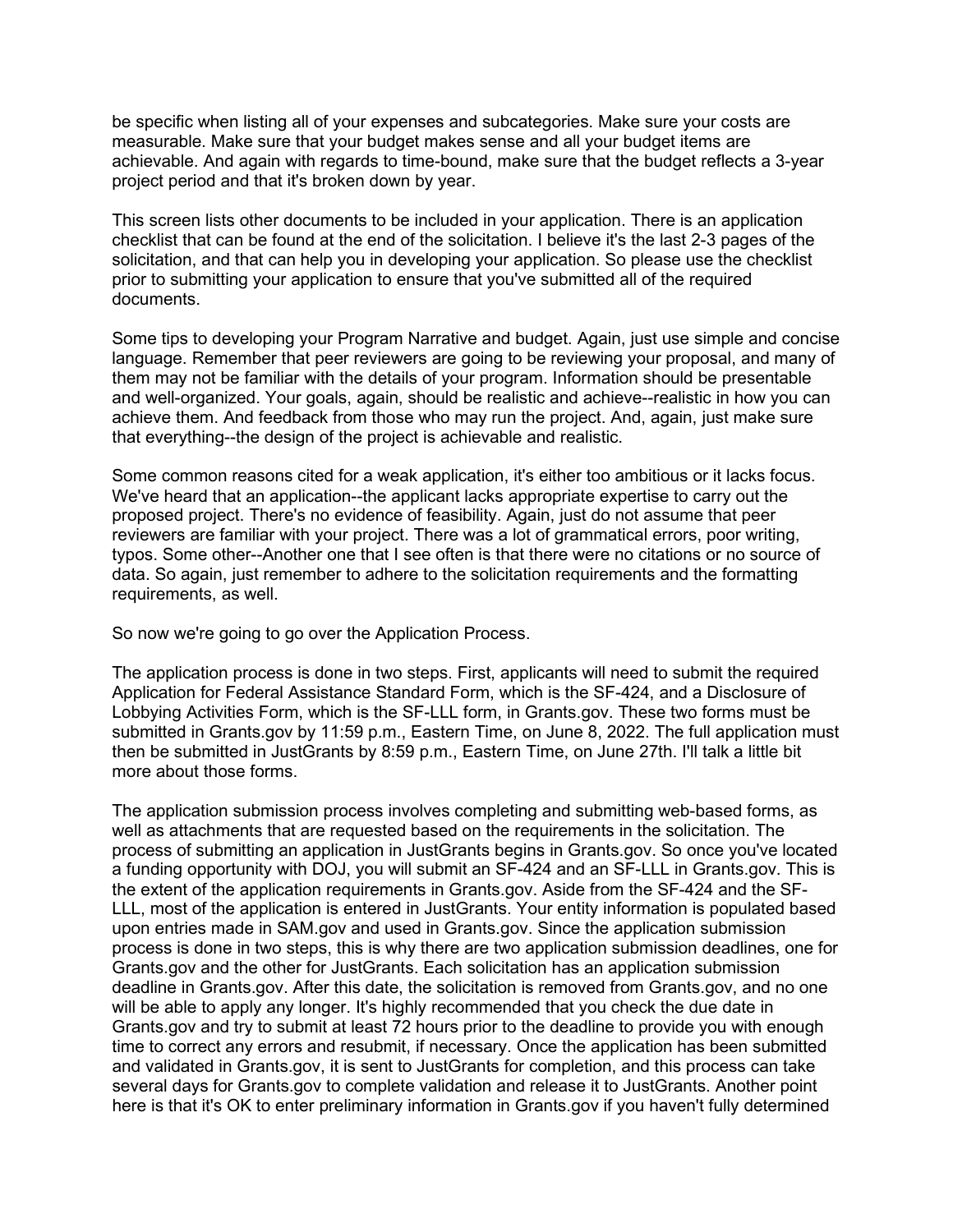your budget or your project scope. You will then be able to edit and update all your entries in JustGrants.

Grants.gov presents the opportunities from multiple government agencies and is not managed by DOJ. So if you do have questions about Grants.gov, we highly recommend that you contact their help desk for support. Again, the first step to submitting your application is to apply in Grants.gov. In Grants.gov, you will select the option to apply for grants. Remember that the Grants.gov log-in is separate from JustGrants. You will log in Grants.gov using the email address you want to receive notification. There is a Workspace icon that will allow you access to funding opportunities. Once you've determined a funding opportunity and applied, you will receive notification from Grants.gov confirming the receipt of the SF-424, which is the Application for Federal Assistance Form, and stating whether the--that form and the SF-LLL were validated and submitted or were rejected with errors. The notifications will include an explanation for any errors, so you'll definitely want to review that. Therefore again, it's a great idea to submit in Grants.gov at least 48 hours prior to the deadline to give you the time needed to correct any errors. You will not be able to correct errors or continue with the application process once that deadline in Grants.gov has passed.

And then the second step is to submit the full application, including attachments, in JustGrants.

There are certain web-based forms that must be submitted directly into the system--your proposal abstract, and budget. For those who are return users, you will need to submit your goals, objectives, deliverables, and timelines just like before, which is directly through the system. Make sure your budget information is included in the Budget Detail Form and lastly, your Disclosure of Duplication Cost Items. If a section is required and presents you with webbased entries, that's an indicator that you cannot upload a document. So you'll need to use the format required in the application.

After you've submitted your application, you're probably wondering what's next. Once all the applications for the solicitation have been reviewed, then the entity will be notified if they have received an award, which will happen before September 30th. Please remember who your Entity Administrator and Authorized Representatives are, for they are the ones that will be notified when the deadline--the application deadline is changed. The system will also notify the Application Submitter, Entity Administrator, and Authorized Representative when the application has been received in JustGrants from Grants.gov. And the Entity Administrator will also receive notification on when the award notification has been sent. If you have submitted your application, the status will show as "submitted." You may also see a banner that indicates that it is past due. This banner indicates that the submission deadline has passed and not that your application is past due. So if your status shows submitted, your application has been received by DOJ, and you can ignore the past due banner.

This slide here is to highlight some training resources that are offered on the DOJ website, and they are organized by topics. You can select a topic area to explore, and once you select that topic, a page will open with training resources dedicated to that topic. Typically, you will find a Job Aid Reference Guide and links to step-by-step videos. These are really short videos, and they're meant to be used while you are working. It can really help if you're in the middle of a task in JustGrants and need to verify next steps. The Job Aid Reference Guide also provides stepby-step instructions with screenshots to help you walk through any task, so utilize these resources at any time when developing your proposal.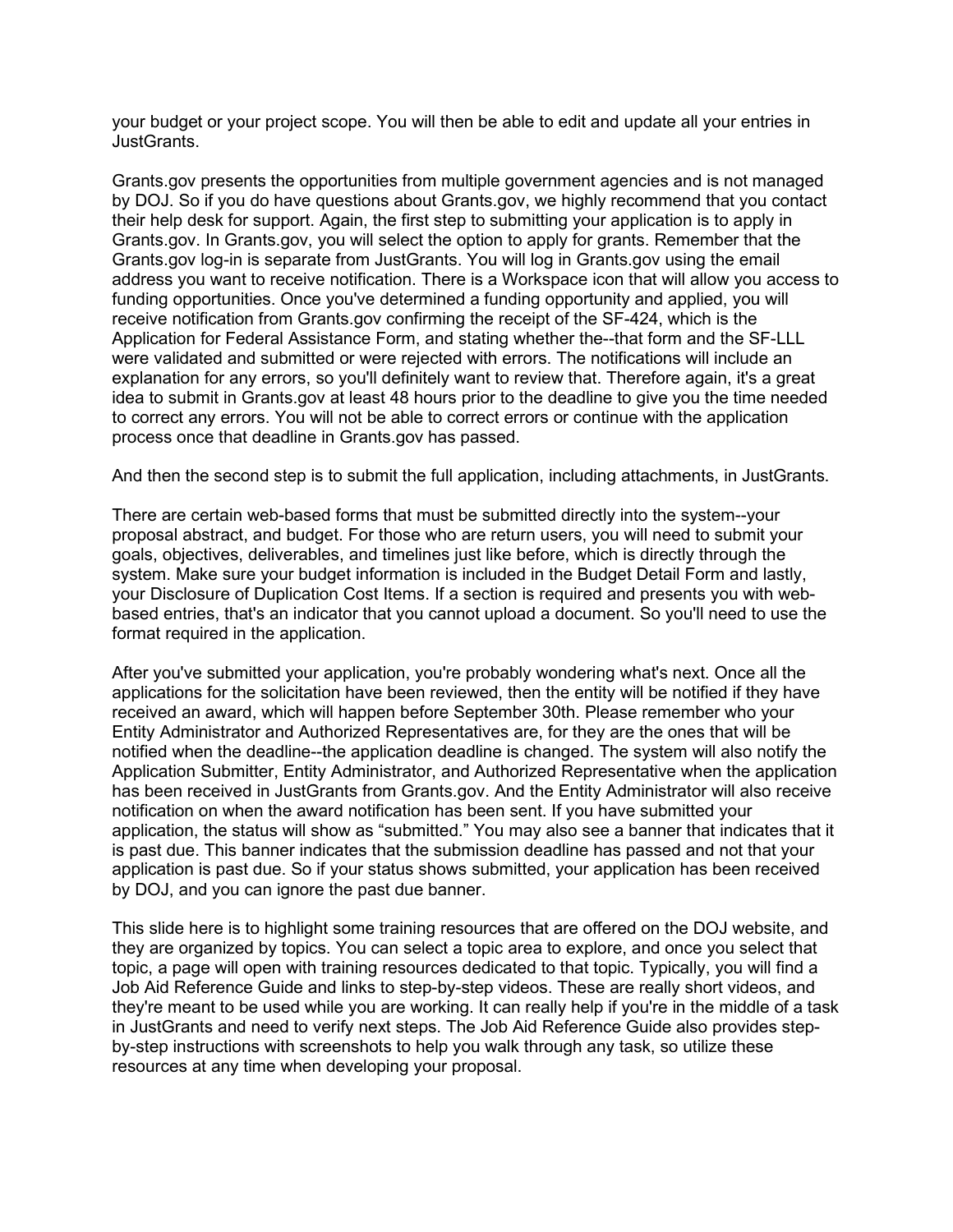To provide targeted assistance to applicants applying for DOJ funding opportunities, the JustGrants team offers various Office Hours Sessions on the application submission process. These Office Hour Sessions are held every Wednesday from 2:30 to 4 p.m., Eastern Time. And you can find these sessions on the JustGrants website at [justicegrants.usdoj.gov/training.](https://justicegrants.usdoj.gov/training)

I mentioned the [OJP Grants Application Resource Guide.](https://www.ojp.gov/funding/apply/ojp-grant-application-resource-guide) This guide provides a lot of guidance to applicants for the preparation and submission of applications for funding. If this solicitation expressly modifies any provision in the OJP Grant Application Resource Guide, the applicant's to follow the guidelines in the solicitation as to that provision.

And to assist potential applicants in developing strong proposals, OVC hosts educational webinars for interested stakeholders to learn more about the program objectives and submission requirements. A question and answer session is held before the conclusion of every webinar. To find out more information about these webinars, you can sign up for News From [OVC](https://puborder.ncjrs.gov/Listservs/subscribe_newsfromovc.asp) to stay up to date on webinars as they are scheduled, and I believe they are also recorded.

This is a list of important web sites that I've referenced throughout this presentation and the solicitation, as well. They could be resources for you as you prepare your application. There's the [OVC website,](https://ovc.ojp.gov/) the [DOJ Grants Financial Guide](https://www.ojp.gov/funding/financialguidedoj/overview) that I had referenced earlier, the [JustGrants](https://justgrants.usdoj.gov/)  [website,](https://justgrants.usdoj.gov/) [Grants.gov website,](https://twitter/OJPOVC) the [OJP Grant Application Resource Guide,](https://www.ojp.gov/funding/apply/ojp-grant-application-resource-guide) [OVC Training and](http://www.ovcttac.gov/)  [Technical Assistance Center,](http://www.ovcttac.gov/) [Grant Performance Measurement Reporting,](https://ojp.gov/performance) and the [OJP](https://ojp.gov/ncjrs/new-ojp-resources)  [Resource Center.](https://ojp.gov/ncjrs/new-ojp-resources) Again, all of these are resources for you as you prepare your application.

Here is an important contact information slide. Ahem. Excuse me. As you prepare your application, there are various contacts to consider. First is Grants.gov, which is available to provide technical assistance when submitting the SF-424 and the SF-LLL. They can be reached by phone at 1-800-518-4726 or email to [support@grants.gov.](mailto:support@grants.gov) Next is JustGrants, which is available to provide technical assistance on submitting the full application, and they can be reached by phone at 833-872-5175 or email to [JustGrants@usdoj.gov.](mailto:JustGrants@usdoj.gov) Finally, is the OJP Response Center, and they are available to provide technical assistance with any of the programmatic requirements of the solicitation, and they can be reached at 1-800-851-3420 or email to [grants@ncjrs.gov.](mailto:grants@ncjrs.gov)

As a reminder, you'll want to submit the SF-424, the SF-LLL in Grants.gov by June 8th, no later than 11:59 p.m., Eastern Time. And then you'll submit the full application in JustGrants by June 27th, no later than 8:59 p.m. Eastern Time. And again, applicants, consider reviewing one of the previously recorded Submitting and Application sessions for any assistance.

If you are interested in staying connected and want to receive updates on new funding opportunities and other OVC announcements, you can always subscribe to [News From OVC](https://puborder.ncjrs.gov/Listservs/subscribe_newsfromovc.asp) at our website.

You can also stay connected to OVC through social media. We are on [Facebook,](https://www.facebook.com/OJPOVC) [Twitter,](http://www.twitter/ojpovc) and [YouTube.](https://www.youtube.com/user/OJPOVC)

And that concludes this presentation. I believe we should have time for some questions...and I see that we have a few questions here.

The first question is "Must the project cover every objective listed in the RFP, or can we propose just selected ones?"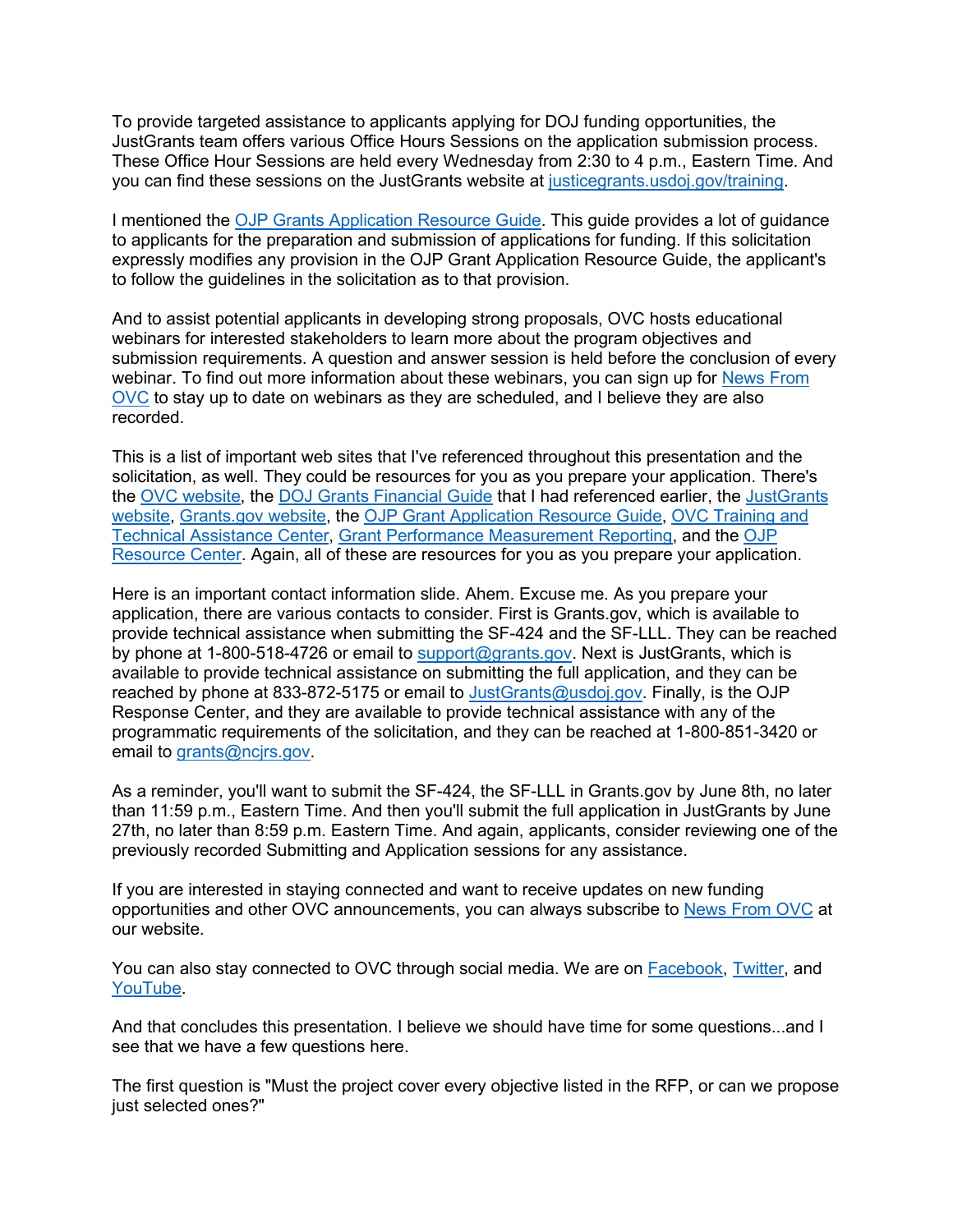We would encourage you to algin your strategy with the program goals and objectives for the solicitation, so that would include all objectives. You can certainly add any additional ones, as well.

The second--or another question that I see here is, "Is maintaining the National Hotline Consortium going to be one of the 3 expected grants, or will all 3 grantees be expected to address it in some way? If the latter, what are they required to do? Is participating in the consortium enough, or is something more expected? Is maintaining the National Consortium going to be one of the 3 expected grants?"

Well, we don't know--we can't say that because we don't know who is going to apply, and that will all depend on the scoring of each proposal. If you are funded, what we would want to see for the National Hotline Consortium is that it is maintained. And OVC can certainly work with the funded recipients to provide further guidance on that, but there is an expectation that the National Hotline Consortium should be supported and maintained.

The second question--or another question is, "In the past there were, but I don't see it in this RFP. Are there any non-supplanting requirements?"

Yes. There are non-supplanting requirements, and it's usually added as a special condition in the award. So if you are funded, I would certainly look out for that in your special conditions before accepting your award. But it is a requirement in the post-award process.

Those are all the questions that I see in the Q&A. I don't believe any came through the chat. So I believe those are--those are--yep. Those are all the questions.

DARYL FOX: Thanks for that, Ivette. So just a reminder as everybody--we conclude and wait for you all to enter any more questions, the PowerPoint, recording, and transcript for today will be posted to the OVC website. With the registration email you registered for today with, you'll get sent a notice when those are available, if you have to go back and reference anything.

And that seems to be all that's in the queue now, Ivette. Is there anything in closing you wanted to mention?

IVETTE ESTRADA: Um, I'm happy to stay on a couple more minutes if anybody else has additional questions. We have--We have time, but I don't see any other questions. I'll leave it up to you, Daryl, if you want to keep it open.

DARYL FOX: Yeah, most certainly. I think another one did just come in.

IVETTE ESTRADA: Oh, yes, I do. Let's see. "All of our pre--All of our previous proposals have required letters of support from other organizations. This RFP doesn't mention that, so we want to confirm that letters are not expected."

That is correct. They are not required. You are--You can certainly submit them. You can submit any letters of support as part of your proposal, but they are not required.

DARYL FOX: And I'll also put this slide up again. Just as Ivette mentioned, if you do have any questions at any time on any of these aspects, either the Grants.gov, or JustGrants, or anything